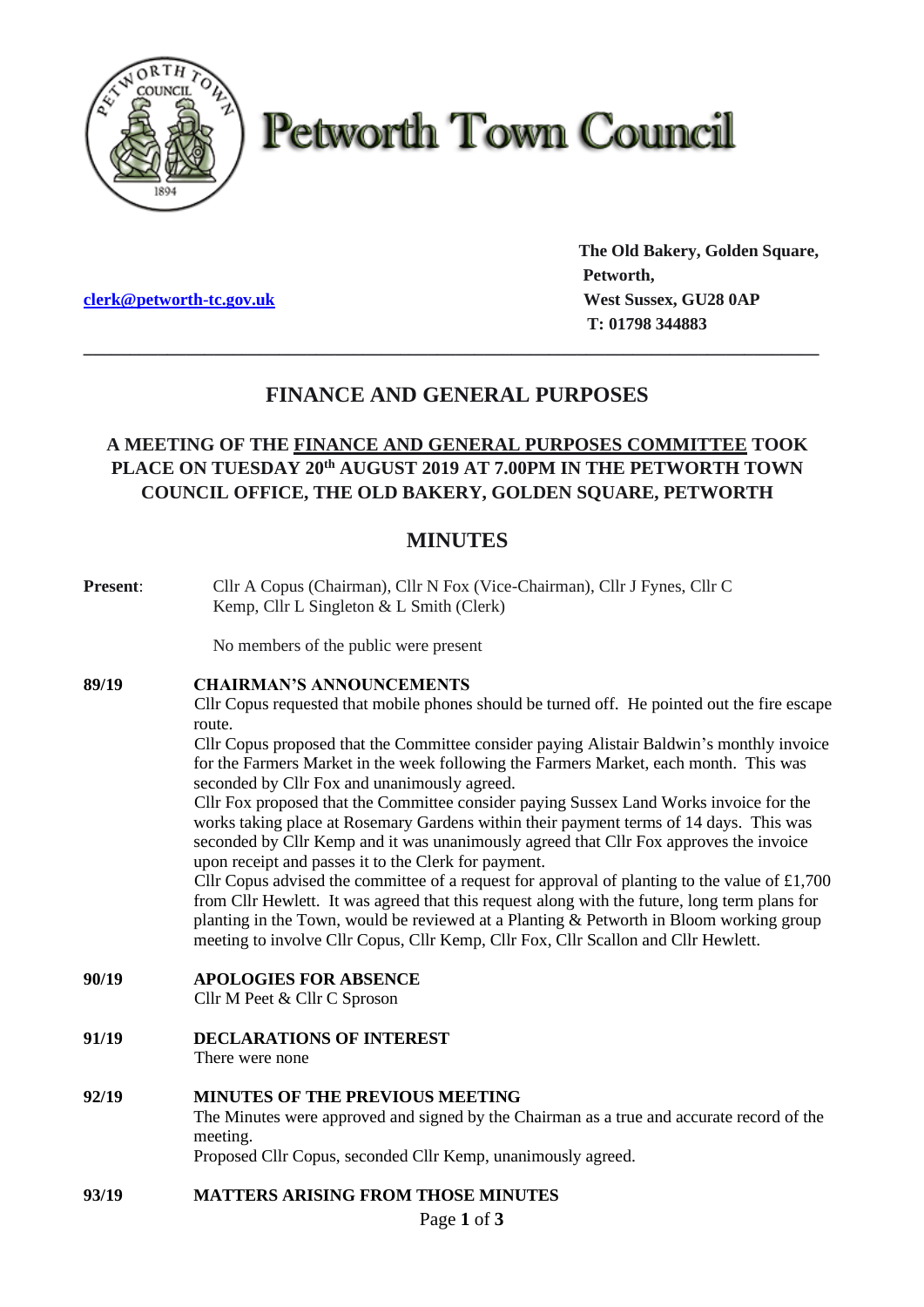The Clerk was asked to chase the Cemetery Maintenance Income payment from CDC as this was still yet to be received. The Clerk was asked to chase Nat West Bank regarding the error of £5 which has still not

been corrected.

#### **94/19 PUBLIC PARTICIPATION SESSION**

No members of the public were present

### **95/19 JULY 2019 ACCOUNTS**

Cllr Copus presented the detailed income and expenditure statement which showed, at this four month stage of the year, that overall we are within the budget with expenditure being incurred below the annual run rate.

#### **96/19 BANK RECONCILIATION AS AT END JULY 2019**

The current account and reserve account bank statements had been reconciled to the accounting system balances after allowing for a Bank error of £5 which has still not been corrected. The 2 statements were initialled as reconciled by Cllr Singleton.

#### **97/19 BANKING MANDATE**

It was unanimously agreed that Cllr Singleton, Cllr Peet & L Smith should be added to the banking mandate. Cllr Singleton signed the relevant forms at the meeting. Cllr Copus agreed to submit the forms and advised that the changes to the mandate should be endorsed by the Council at the September 2019 meeting.

# **98/19 INVOICES FOR APPROVAL -** list attached

Having all considered the invoices received, Cllr Copus proposed that these should be approved, seconded Cllr Singleton with all in agreement.

# **99/19 ELECTRONIC PAYMENTS**

Due to time constraints the payments for April to July have not been checked and signed. Cllrs Kemp and Singleton agreed to do this at a later date.

# **100/19 SALES INCOME**

The sales income for allotments, Farmers Markets and Petworth Pages were presented by Cllr Copus and discussed by the Committee.

The Clerk was asked to chase Petworth Marquee Hire for the outstanding monies owed for the summer edition of Petworth Pages.

It was unanimously agreed that future payments for the indoor Farmers Market should be made in the same way as the outdoor Farmers Market. The Clerk was asked to advise Cllr Desai that invoices will be raised to the indoor market traders in advance of the monthly Market and that these should be paid by BACS, cheque or cash. Where cash is paid, this should be posted through the Town Council office door in advance of or on the day of the Market with a note clearly identifying which stall the payment relates to. The Clerk will then issue an electronic receipt for all cash payments received.

# **101/19 GRANT APPLICATION**

No applications had been received.

Cllr Copus proposed that the following resolution to the grants policy was recommended by the committee to the Council in order to consider revenue applications in the future: *Grants are awarded towards specific events or projects of a capital nature. In very exceptional circumstances, Council may consider making an award to support a revenue activity.* This proposal was seconded by Cllr Fox.

# **102/19 ACTION LIST**

This was reviewed and updated (see attached schedule)